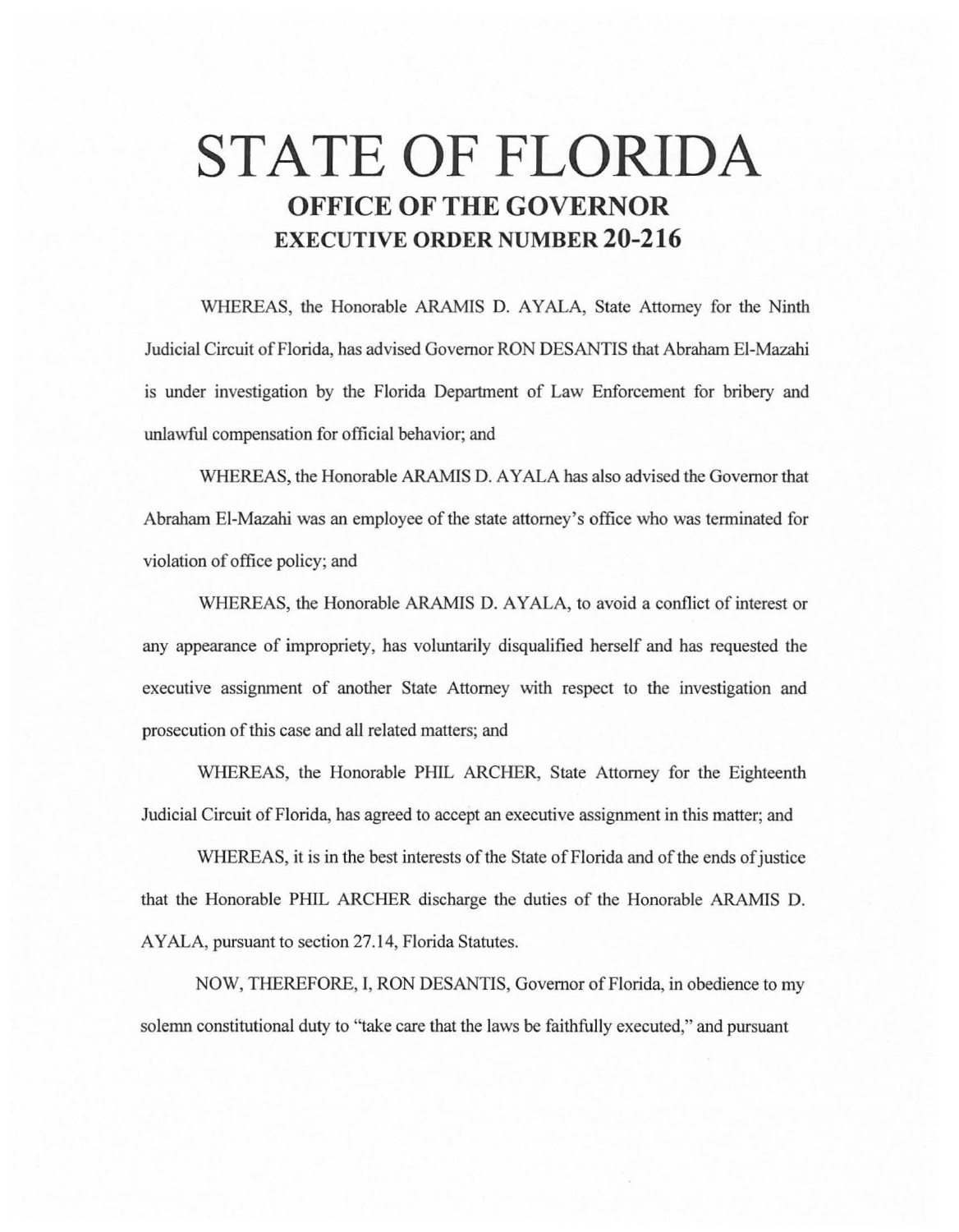to the Constitution and laws of the State of Florida, issue the following Executive Order, effective immediately:

## Section 1.

The Honorable PHIL ARCHER, State Attorney for the Eighteenth Judicial Circuit of Florida, referred to as the "Assigned State Attorney," is assigned to discharge the duties of the Honorable ARAMIS D. AYALA, State Attorney for the Ninth Judicial Circuit of Florida, as they relate to the investigation, prosecution, and all matters related to Abraham El-Mazahi. Section 2.

The Assigned State Attorney or one or more Assistant State Attorneys and Investigators, who have been designated by the Assigned State Attorney, shall proceed immediately to the Ninth Judicial Circuit of Florida, and are vested with the authority to perform the duties prescribed herein.

## Section 3.

All residents of the Ninth Judicial Circuit are requested, and all public officials are directed, to cooperate and render whatever assistance is necessary to the Assigned State Attorney, so that justice may be served.

## Section 4.

The period of this Executive Assignment shall be for one (1) year, to and including September 4, 2021.